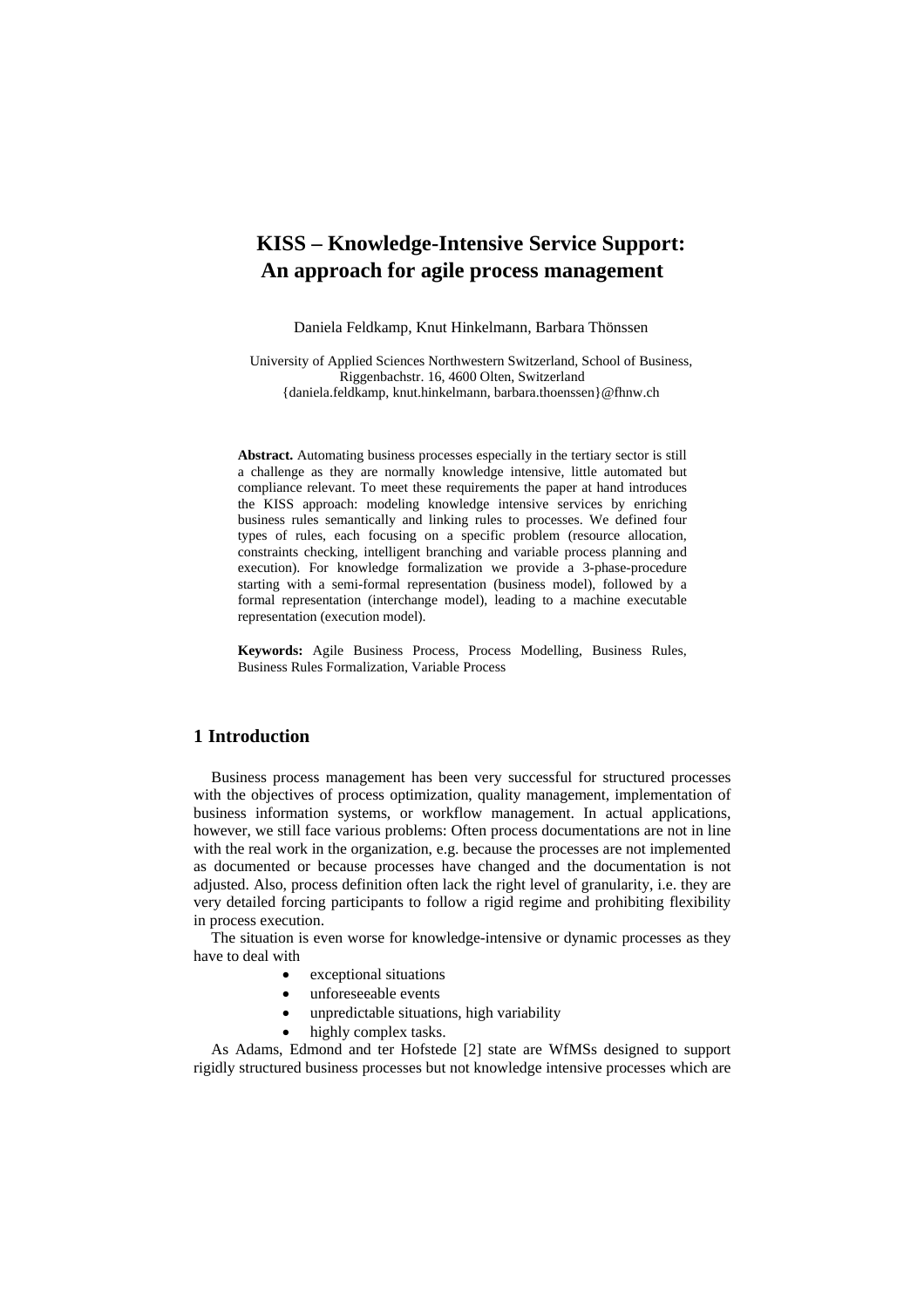by nature weakly structured and do not match at least the one crucial condition for process automation: A high repeatability rate, i.e. doing the same thing in the same way many times. Consider for example a claim process in a company: Approving a claim for damages may vary from simply checking whether the loss is covered by the insurance contract to complex evaluation including locally inspection, verification by an expert, examination of the damaged goods, checking on beneficiaries to avoid fraud etc.

If possible at all, a process model covering all possible cases would be to complex to be manageable. Typically, decisions on those actions like who has to perform the task, in which order by when, with what result etc. requires knowledge and experience and therefore are taken by a domain expert. As the process varies very much, it is normally not automated and often not even documented in detail.

Disadvantages of that situation are lack of transparency and traceability of work, inconsistent decisions and not taking into account company's regulations. Especially the increasing demands on governance and compliance have been forcing companies as well as public administrations in the last few years to review these kinds of processes for improvement.

That brings the subject of 'Business Rules' into the picture. Business rules allow for an explicit and consistent specification of regulations [16]. They provide an excellent means of encapsulating knowledge about the intentions of business and their implementation in business processes and information systems [13].

In this paper we present a new approach for agile business process management combining the strengths of both business processes modelling and business rules. Business process models are kept as simple as possible but complex enough to allow for process optimization and automation. To cope with the requirements for flexibility, consistency and compliance we integrate process models with business rules. Making consistent business rules available for all stakeholders of a business process (that is suppliers, employees, partners, clients etc.) reduces the drawback of process and workflow management when applied to knowledge intensive tasks.

# **2 The KISS approach**

The approach introduced in this paper combines business rules and process models in order to automate knowledge intensive services by taking advantage of both fields:

- process models are used for
	- o explicit documentation and visualisation
		- o execution automation.
- rules are used for
	- o resource allocation
	- o constraint checking
	- o branching (of processes) and decision making
	- o process identification and selection

To allow for flexible process execution we introduced a new modelling construct that we call *variable activity.* A variable activity is closely related to a knowledgeintensive task as introduced by Abecker et al. [1]. A variable activity corresponds to a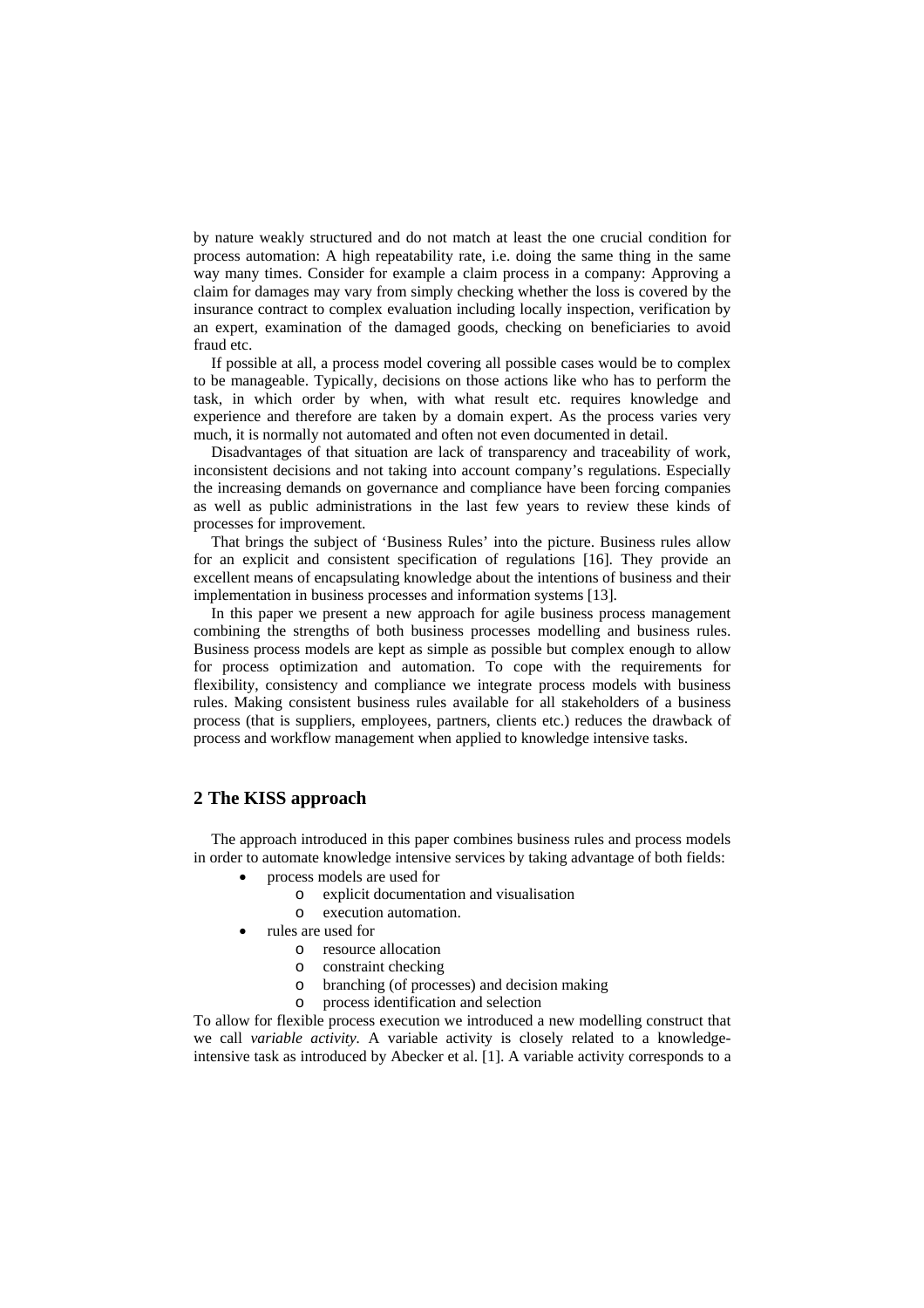subprocess with the particularity that the activities of the subprocess are determined at run-time instead of strictly modeling them.

The following example introduces the approach: In an insurance company the process for claim checking consists of five activities:

- 1. check claim for formal correctness
- 2. check claim for consistency with contract and decide whether to
- 3. rejected claim or
- 4. evaluated claim in detail
- 5. decide on claim.

Note that activity 4 (evaluate claim) is a variable activity. Depending on the specific claim one or more activities or sub-processes have to be executed. It can range from simply checking whether the loss is covered by the insurance contract to complex evaluation including locally inspection, verification by an expert, examination of the damaged goods, checking on beneficiaries to avoid fraud etc. Thus, the process model consists of activities that are fixed (1, 2, 3 and 5) and one activity (4) that is variable and will be determined not until runtime.



**Fig. 1. KISS Buildtime Activities** 

Fig. 1 depicts the build time activities for knowledge intensive claim checking process. The process model consists of the five activities. The blue coloured are the pre-defined activities whereas the green one indicates the variable activity. The business rules are grouped for resource allocation (1), constraint checking (2), branching decisions (3) and activity or sub-process identification and selection (4).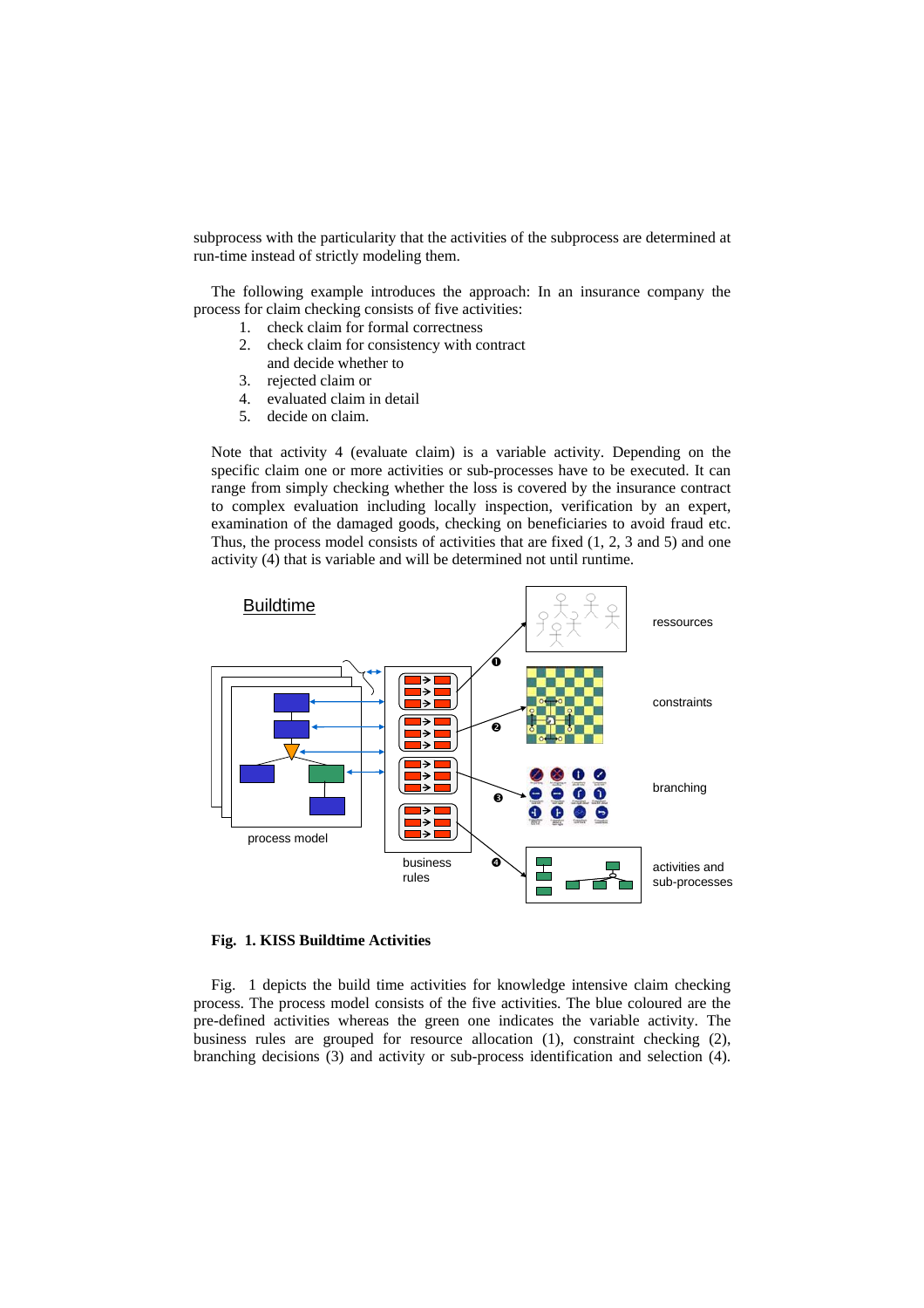

Business rules are linked to the process model. Note that same business rules can be used by several activities and processes.

### **Fig. 2: KISS Runtime Activities**

Fig. 2 illustrates an instance of the above process model—the variable activity (4) is expanded to two activities. The process instance is executed by a workflow engine that triggers the rule engine. Both workflow and rule engine have access to application, process and domain data. During runtime the linked rule sets are executed and

- (1) the appropriate resources are allocated (the example just shows one domain expert allocated to two activities)
- (2) constraints are checked (for example whether the accepted claim does not exceed the insurance sum or whether the client belongs to the platinum, gold or silver category)
- (3) branching is fixed (e.g. as it is a platinum client the tolerance is higher and the claim is accepted) and
- (4) the variable activity is expanded by determining the concrete activities or sub-processes (e.g. examination of the damaged goods and computing the amount of coverage).

This small example illustrates how knowledge intensive services can be modeled in a way that is flexible but is still eligible for automation.

In the following chapters we describe how to model knowledge intensive processes in the outlined way and how to execute these processes automatically.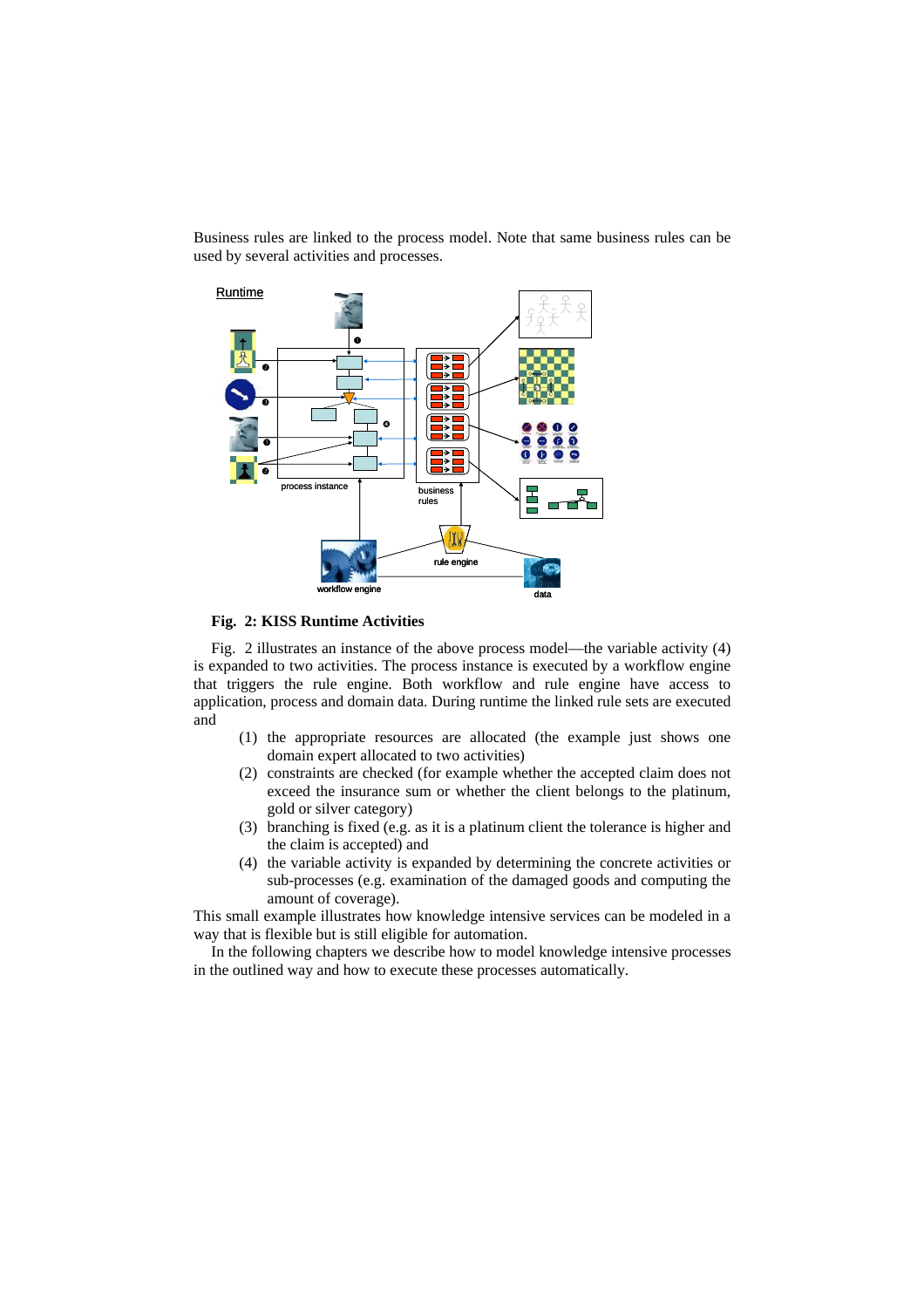# **3 KISS in depth**

Business process management is one approach to make business agile. In their seminal book on Business Reengineering, Hammer and Champy [6] mentioned adaptivity and changes as important challenges of business. This in the end led to workflow management systems. However, it was realized quite soon, that workflow management systems are mainly useful for production oriented business processes, because these processes are well-structured. But, they lack flexibility in process execution. To achieve more flexibility also for weakly structured processes, the workflow management systems were advanced toward adhoc workflows, in which the participants can modify the workflow at run time. The flexibility is achieved by an intervention of a human. There are only a few approaches toward system-supported agility [20], [10]. But these approaches are limited in the sense that they rely on predefined workflow or activities. They mainly deal with modifying the logical structure of the workflow neglecting aspects like flexible resource allocation or decision making.

An alternative approach towards agility takes into account that every business application is based on rules to conduct the business logic. [19],[15],[17] When compliance requirements increased, along with the demand for business flexibility the business rules approach emerged.

To combine the advantages of well-structured processes with the demand for adaptivity and flexibility, the integration of business rules with business process management can be regarded as promising.

 Roger T. Burlton expressed: "Separate the *know* from the *flow*." (cited by Ross [15]) The implication is that the know part and the flow part are different. While business processes specify a process flow that has to be followed, e.g. for reasons of efficiency and traceability, business rules support flexibility and customization. In addition to intelligent branching and deriving values for application data (see Xpert.ivy [14] as an example) rules can be utilized to allow for context-specific adaptation of process steps. For instance, instead of assigning workflow participants because of very general roles, a rule-based approach would be able to select participants because of individual skills (e.g. select the person that had formerly solved a similar task). Additionally, separating the know from the flow has the advantage to achieve adaptivity and flexibility. In this chapter we first introduce business rules and the KISS approach how to relate rules to activities. After it, we describe a 3-phase procedure to model agile processes combining business process modelling (the "flow") and business rules (the "know").

#### **3.1 Business rules**

The Business Rules Group [4] defines a business rule as "a statement that defines or constraints some aspect of the business. It is intended to assert business structure or to control or influence the behavior of the business."

There are several classification schemata for Business rules formalization, like Endl[5], Herbst [7], Ross [15], [16] and von Halle[19]. Since it is well understood and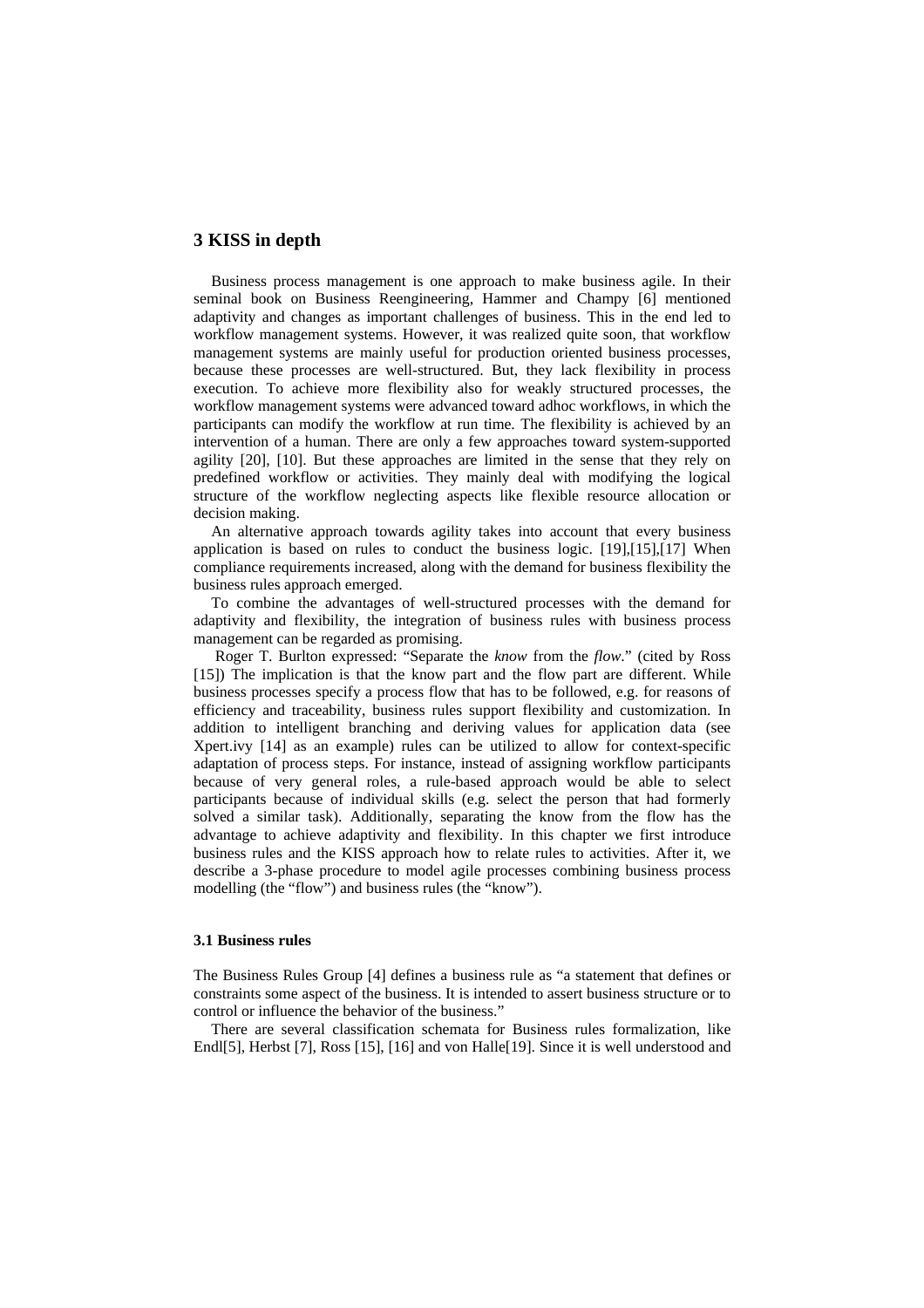comprehensive for KISS we use the classification given by Barbara von Halle [19]. The rule classification depicts business rules into terms, facts and rules.

A term is a phrase which has a specific meaning for the business in some context; a fact is a statement which expresses relationships between two or more terms. Rules are a declarative statement that applies logic or computation to information values. Following the definitions of von Halle, rules are split into five sub-classes:

**Mandatory constraints**

Mandatory constraints are statements which have to be kept at any time. To express this kind of rules the auxiliary verb "must" is used.

**Guidelines**

Guidelines are rules, which could be followed but must not. The auxiliary verb "should" is used to express guidelines.

**Action enabling** 

Action enabling rules trigger another rule or a process (step), if the condition holds.

**Computations**

Computations are rules to perform calculations, like sum and difference.

**Inferences**

Inferences are statements which establish the truth of a new fact, if the condition holds.

# **3.2 Relation between rules and activities**

Separating business rules from activities and storing the rules independent from the processes in a repository implements the separation of know and flow (see above). It has the advantages, that rules can be modified independent from the business logic, thus leading to more flexible and adaptable business processes. Additionally, since a single rule can be associated to several activities, business logic is more reusable.

We identified four different ways of relating rules to activities:

- Variable process execution for flexibility
- Intelligent resource allocation at run time
- Constraint checking
- Intelligent branching and decision making

This means, that an activity of a process can have relations to four different rule sets, one rule set for each of the above mentioned relation types.

As the benefits of separating but linking business process and business rules are obvious, leading software producers like ILOG and IBM already implemented an interface for example for constraint checking and decision making [9]. However, not resource allocation and least of all variable process execution have been investigated in depth. In the following the four types of relations are explained, but focussed on the variability of processes..

# **3.2.1 Variable process execution for flexibility**

Each variable activity is related to a set of action-enabling rules (maybe together with inference and computation rules), that select the appropriate activities and subprocesses. *This rule set is invoked first* to dynamically determine and instantiate the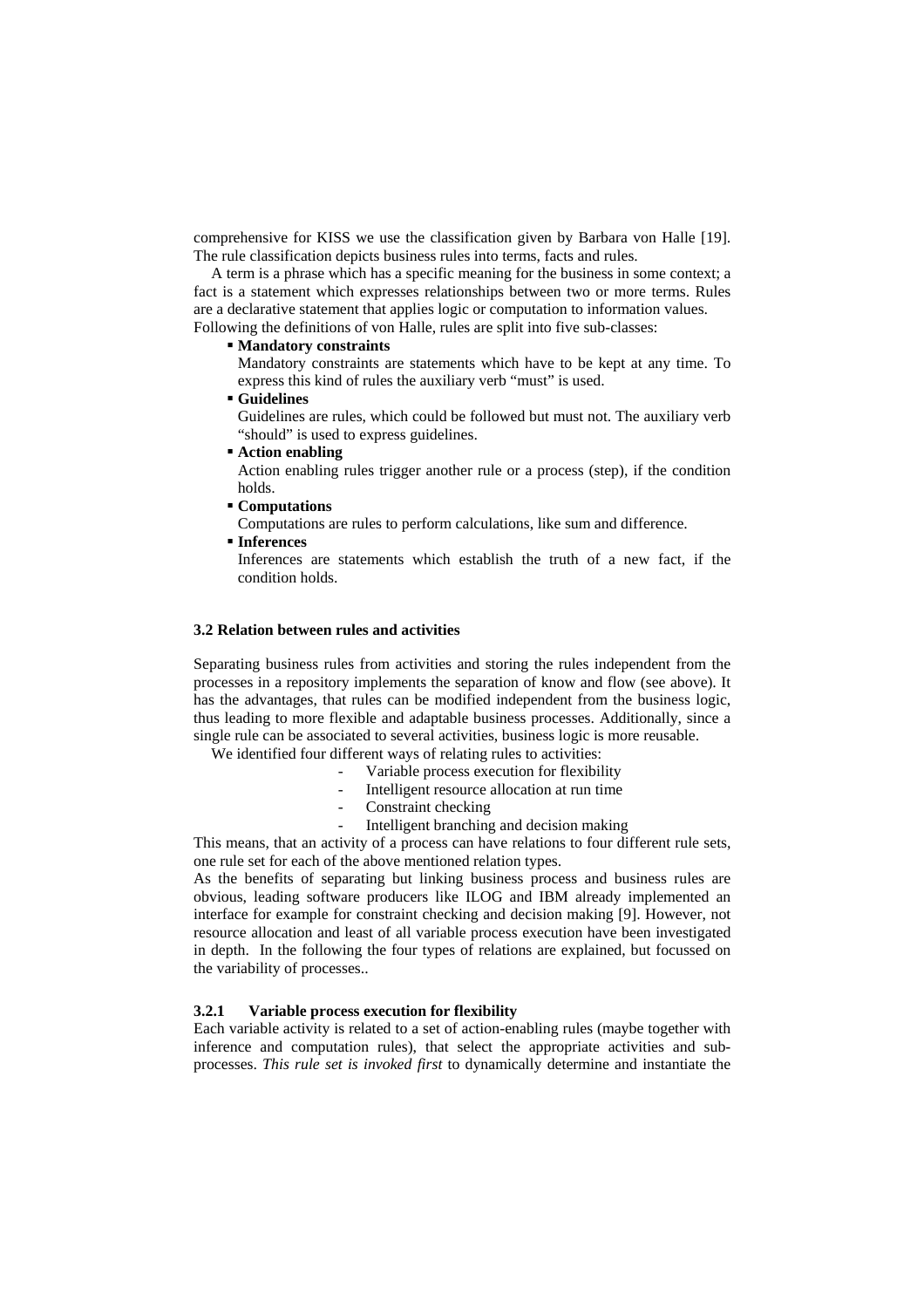appropriate actions. They trigger planning and refinement of a process by selecting from predefined activities e.g. for requesting additional documents or notifying other administration units.



**Fig. 3: Variable process execution** 

Regarding the claim example introduced in chapter 2, the fourth activity "evaluate claim" is a variable process, containing the following four activities:

- (A) Request documents
- (B) CallInsuranceSurveyor
- (C) Conduct Interview
- (D) FileWitnessReport



**Fig. 4: Traditional process models**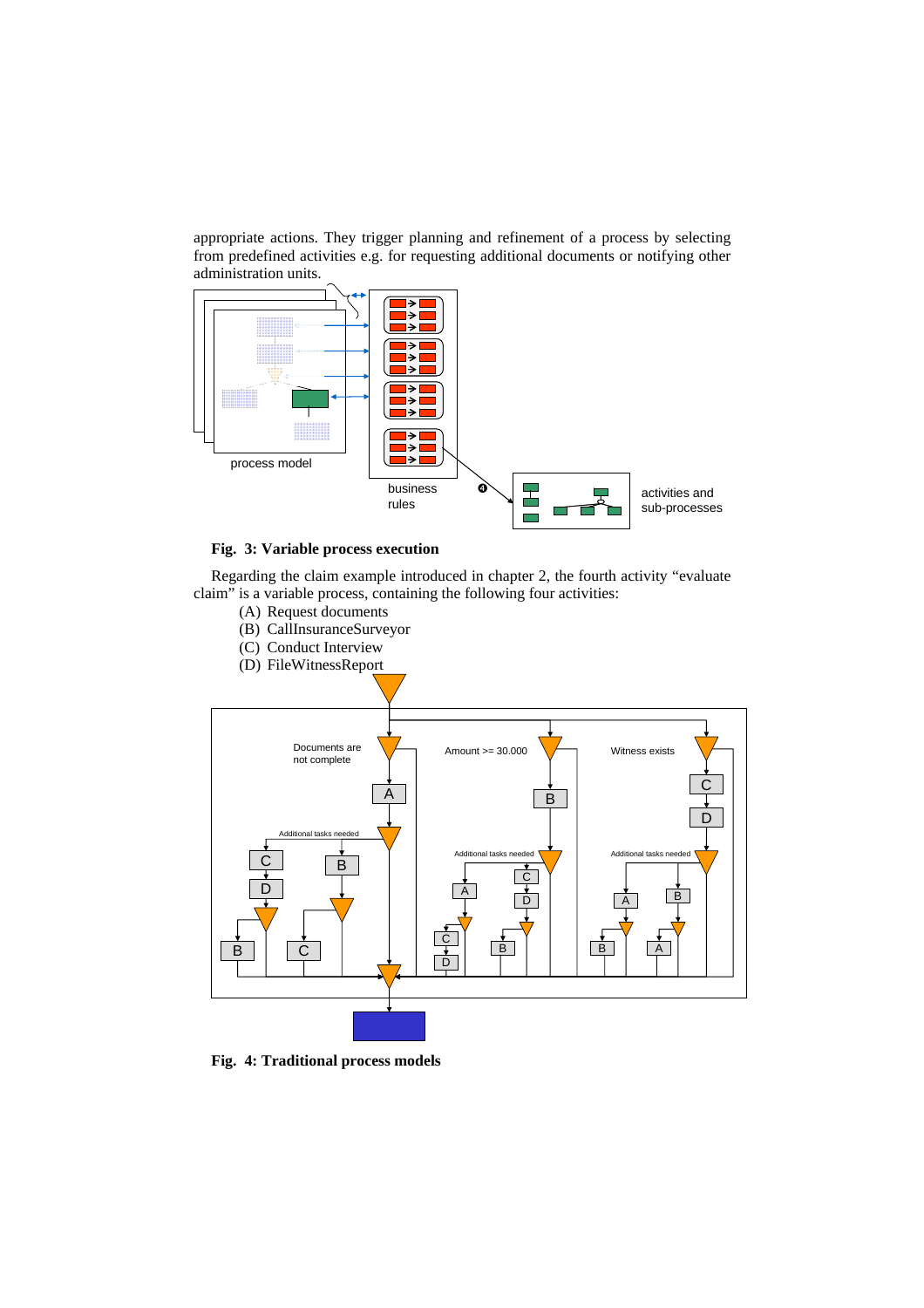Fig. 4 illustrates the process in the traditional way. For example to approve a application it may be necessary to conduct several checks including requesting documents (activity A), interviewing witnesses (sub process containing a sequence of the two activities C and D) and calling insurance surveyor (activity B). All tasks depend on each other. The control flow expresses that the outcome of one task (e.g. A) may require the involvement of the other task (e.g. B and/or C, D). However, the outcome of one task also may be that the application will fail; then no further tests are required. Incorporating this behaviour in the control flow would increase the complexity enormously. In fact not all aspects of the control can be modeled in an appropriate way.

This variable process is replaced in the traditional model by a new object type, labeled with "KIT" (Knowledge-intensive task). This object is related to a pool of activities, which are linked to action-enabling rules. At run time the associated actionenabling rules select the activities that have to be executed depending on the actual context of the process instance.



**Fig. 5: Pool of sub-processes and activities** 

Fig. 5 illustrates the service model created using the KISS approach. Each of the three activities and sub processes is related to an action-enabling rule.

That the outcome of an activity may require the involvement of another activity is not express explicitly. As an effect of the invocation the information can be modified and stored for example in a database. As a "side effect" further rules can be fired probably resulting in the instantiation of further activities. For example, if the client did not have sent all required documents, a request must be sent to him before executing the processes "Interview Witness" and "CallInsuranceSurveyor". If all required documents are sent and the amount is less than 30.000, but witnesses exist, the process "InterviewWitness" will be invoked. Otherwise, if both conditions hold, the processes will be executed in parallel.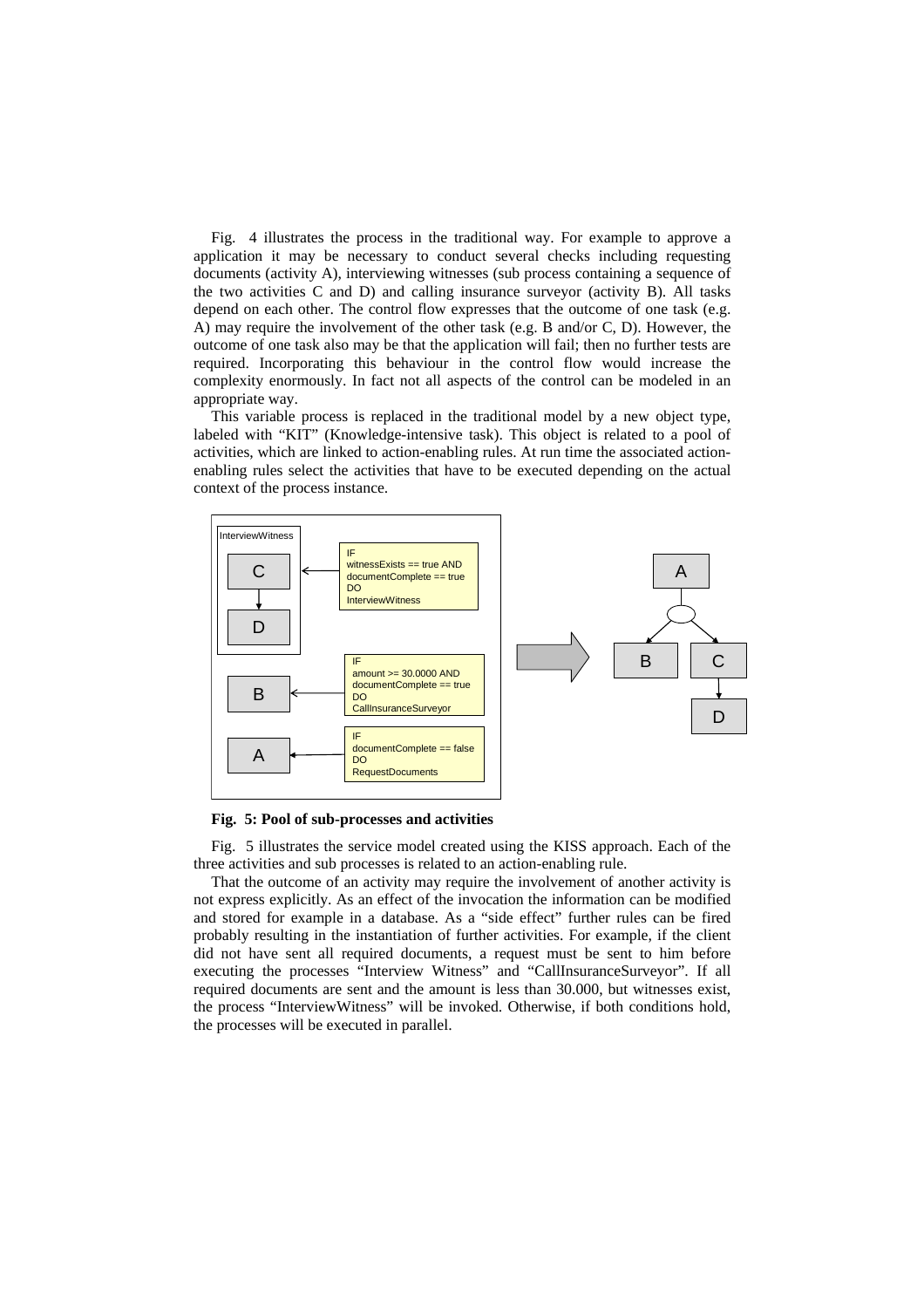#### **3.2.2 Intelligent resource allocation at run time**

An activity can reference a rule set with inference and computation rules for contextspecific selection of

- human resources (e.g. based on specific skills),
- information sources (e.g. using appropriate forms or adapt information presentation depending on user category) or
- IT resources (e.g. selection of a particular web service)

This rule set is applied *before invocation of the activity*.



## **Fig. 6: Resource allocation**

In the claim example, the first activity is executed by Susan, if the required skills are 3 and the last activity will be assigned to Brenda, because her skill is 2.

Even though resource allocation is a standard workflow management system functionality the KISS approach offers the opportunity of much more complex queries than for selecting appropriate roles and skills. Because of the expressiveness of business rules other sources than only the WfMS can be evaluated, e.g. yellow pages, human resource management systems and case or project databases etc. Including specific information or knowledge management systems with the help of business rules is a smooth way to increase the adequateness of allocated resources.

#### **3.2.3 Constraint checking**

Another reference relates an activity to a rule set of mandatory constraints and guidelines (maybe together with inference and computation rules). These are checked *during run-time of the activity*.

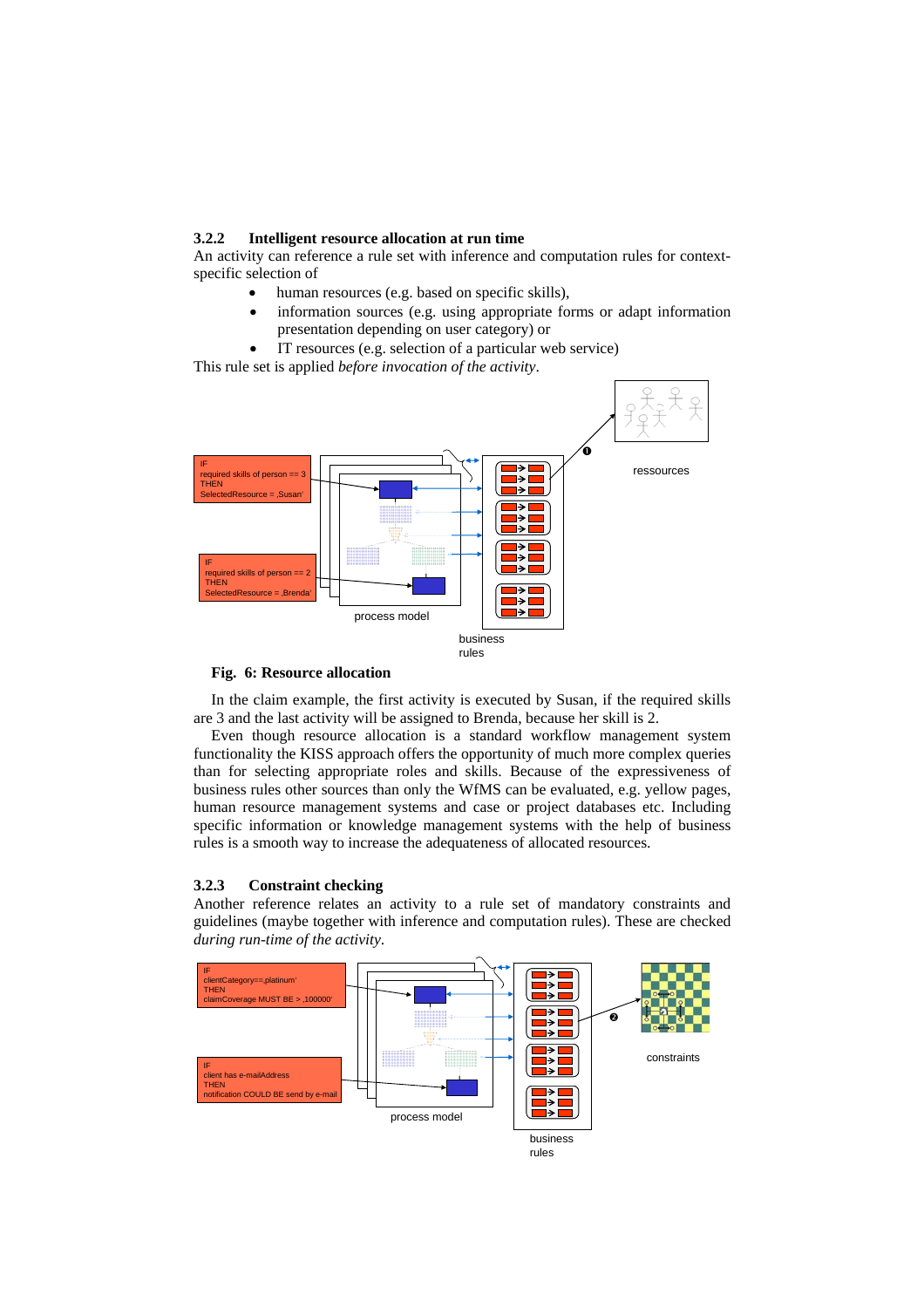#### **Fig. 7: Constraint checking**

Regarding the example the first activity is related to the constraint, if the category of a client is "platinum" then the claim coverage must be higher than 100.000. If this constraint is violated, an exception must be thrown.

#### **3.2.4 Intelligent branching and decision making**

Inference rules and computation rules for decision making can be associated to both activities and gateways. They derive workflow-relevant data on which the branching depends.



#### **Fig. 8: Branching**

Regarding the example, a gateway is related to an inference rule. If a client category is not platinum but the claim is higher than the coverage the claim is denied. If the claim is accepted, the next activity "evaluate claim in detail" is invoked. Otherwise, if the claim is denied, the claim will be rejected.

#### **3.3 Agile Process Modelling Approach**

To make the "know" explicit we introduce a 3-phase procedure to model adaptive processes and business rules. The first phase deals with capturing rules, drafting a process model and linking rules and processes. In the second the rules and process model are transformed into an interchange form and in the last phase the rules and the process model are transformed into a machine executable form.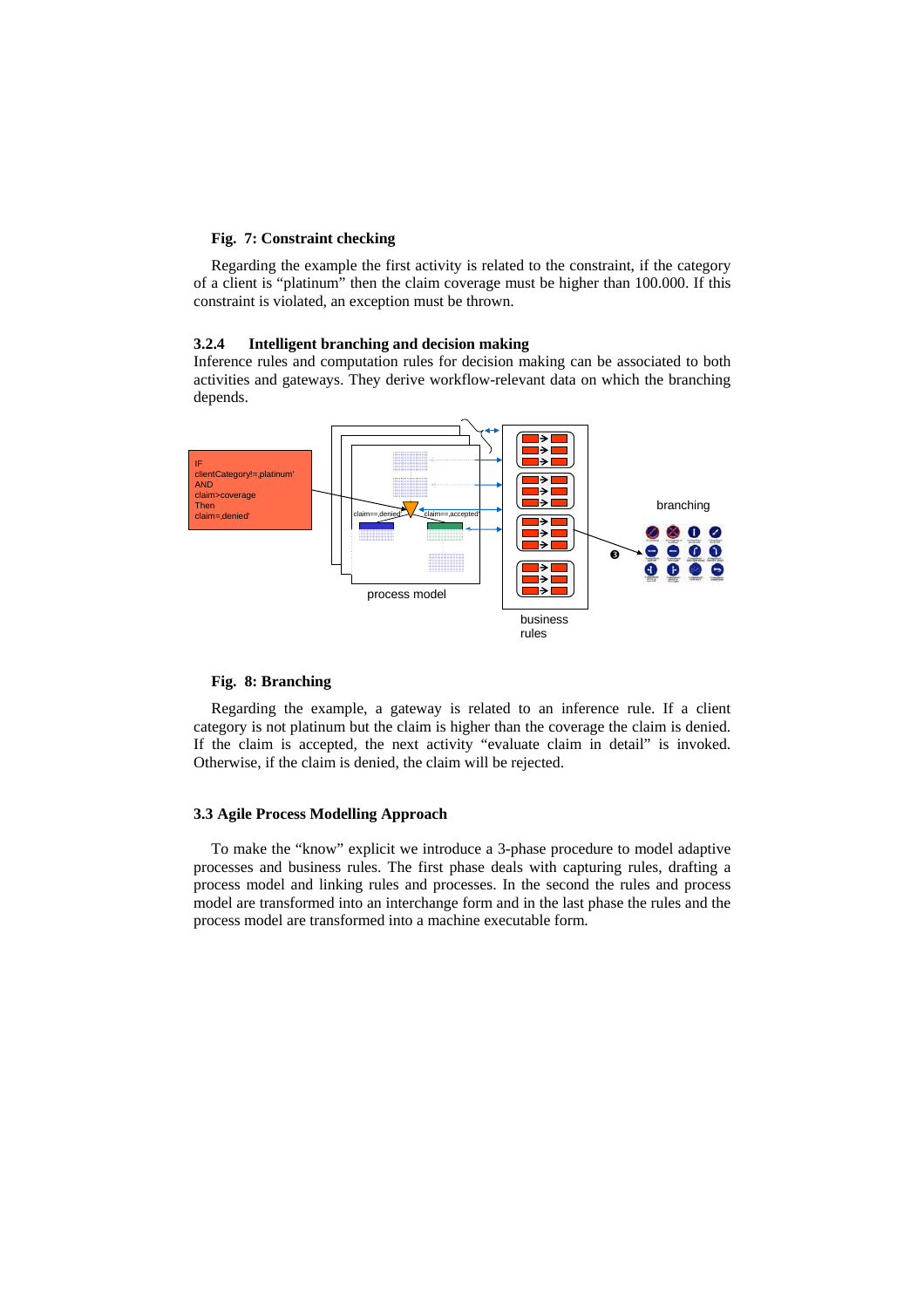

**Fig. 9.** Agile Process Modelling Approach

# **3.3.1 Phase 1**

The first phase of designing agile processes focuses on knowledge capturing from business users. In general, it is easier for business people to sketch a process model – how business should be done – so it is recommended to start with a 'process skeleton' (q.v. Step 1). Business people normally express regulations in natural language that is by nature ambiguous, often not very precise, may be inconsistent, incomplete etc. Therefore the focal point of rule capturing is to phrase rules in a way that overcomes the drawback of natural language problems but is still well understandable.

Capturing rules and modelling the process is regarded as an iterative procedure as in the beginning it is often not very clear what should be modeled as an activity (atomic process) and which part should be better modeled as business rules.

# **3.4 Phase 2**

The second phase of designing adaptive processes is focused on transformation of the models into a precise, machine understandable form.

The purpose of this interchange model derived in this phase is twofold: First, the rule of the business models are in a format that can be easily understood by business people. Therefore a semi-structured representation was chosen that contains natural language text. This, however, has the disadvantage that the rules can be ambiguous. In order to be validated and executed, the business rules and processes have to be represented in a language with well-defined semantics. Second, there can be different run-time environments for the execution of business processes. The interchange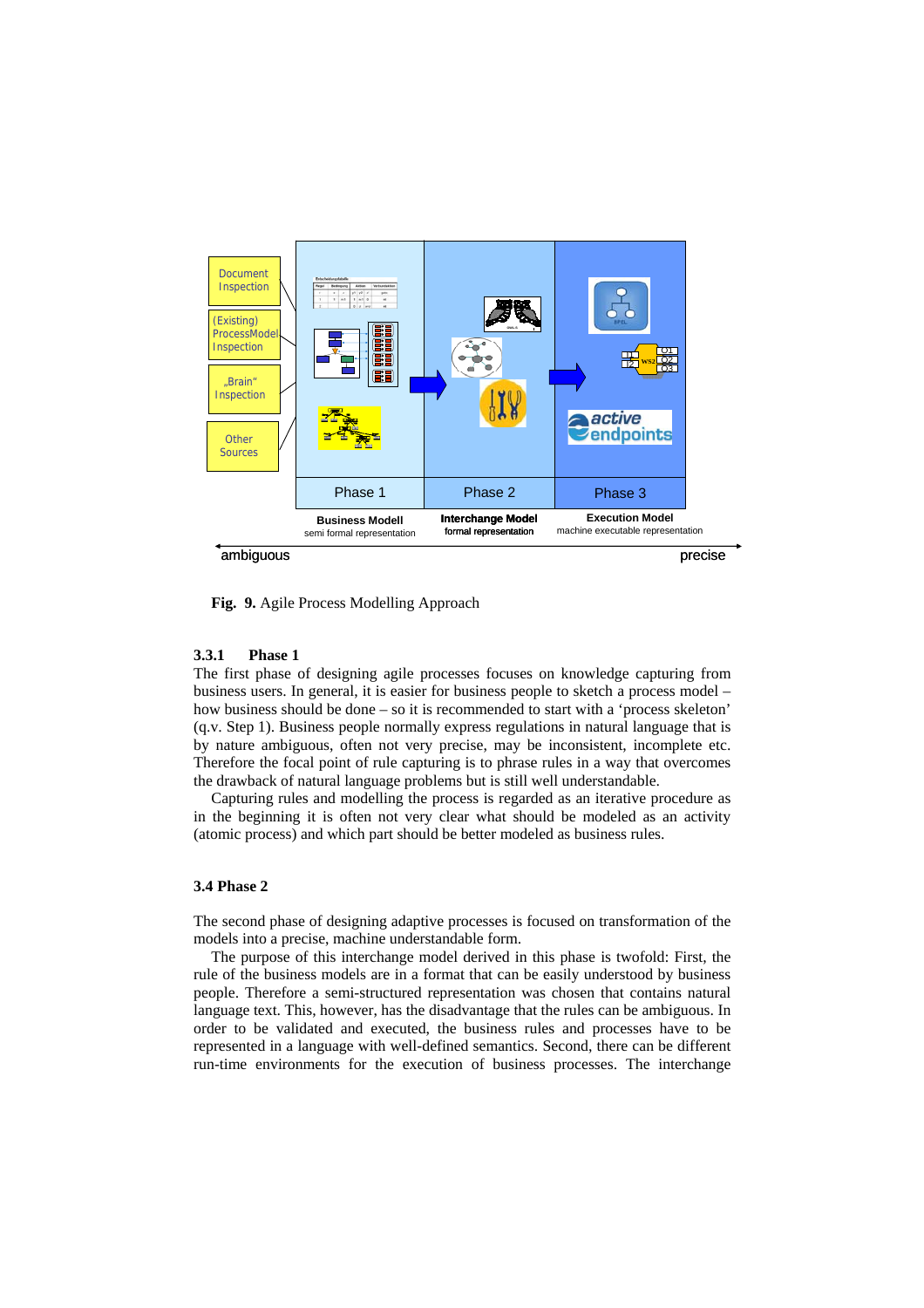format shall serve as a common language from which the execution formats can be derived unambiguously, if possible even automatic.

To fulfill these purposes the interchange format must have a clear and precise semantics. We have pointed out, that business rules systems only have simple formalism with weak semantic for representing facts and terms. Extending the expressiveness towards ontologies has the advantage of higher expressiveness and the chance to use inferences like inheritance and consistency checking. As consequence, since the procedural knowledge must be highly integrated with declarative knowledge, a rule language must be available in which all rule types can be expressed and which can be integrated with ontologies. Therefore, we use OWL [14] and SWRL [8] to express terms, facts and business rules, while the process models are represented in OWL-S [12]. Because of the partially ambiguous business models this procedure is not automated: the process model has to be transferred into OWL-S and the rules into OWL respectively into SWRL manually. However, the semi-structured representation of the business models the development of a semantic representation is straightforward.

# **3.5 Phase 3**

In the last phase the interchange model created in second phase will be automatically migrated into machine executable forms if necessary. For example OWL-S must be transformed into BPEL to execute the workflow. Rules can be exported into e.g. Java or JavaScript.

# **4 Conclusion**

In this paper we presented the KISS approach for agile process management. It leads to more flexible and agile business processes by integrating business process management with business rules in three different ways:

Variable activities are linked to action-enabling rules. This leads to flexible process execution, because the final process flow is determined at run-time. In contrast to adhoc workflows, where a human participant decides to deviate from a predefined process flow, traceability and compliance can be controlled by a set of rules.

Resource allocation is more flexible. For example, participant can be selected based on individual skills instead of general role specifications.

Intelligent branching is supported by business rules representing expert knowledge.

In addition, violation of constraints and guidelines are determined immediately at run-time avoiding expensive repair actions.

With the KISS approach, process models can be kept small and simple (following the slogan "KISS  $=$  Keep It Simple and Small") representing only the process flow while the knowledge is separated in the business rules. Separating business rules from activities and storing the rules independent from the processes in a repository has the advantages, that rules can be modified independent from the business logic. Additionally, one rule can relate to several activities, so the business logic is more reusable.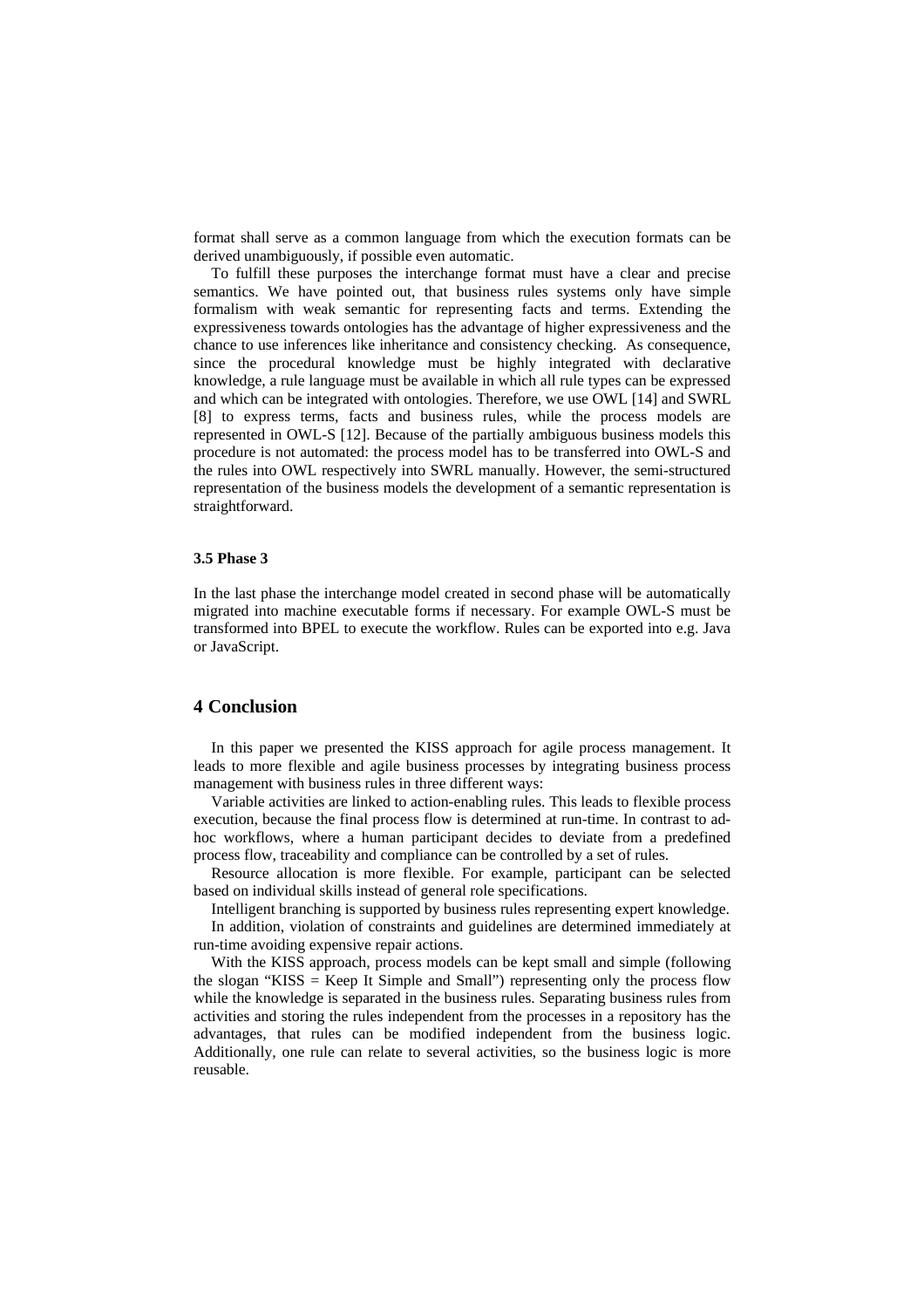An additional advantage of our approach is achieved in that the expressiveness of business rules is extended towards ontologies allowing for inferences like inheritance and consistency checking.

The KISS approach has been developed in the FIT project<sup>1</sup> and is applied for egovernment services of the Austrian city of Voecklabruck.

# **5 References**

- 1. Abecker, A.; Bernardi, A.; Hinkelmann, K.; Kühn, O.; Sintek, M.: Toward a Well-Founded Technology for Organizational Memories. IEEE Intelligent Systems and their Applications, Vol. 13, Nummer 3, S. 40 - 48, May/June 1998. Reprint in: James W. Cortada, John A. Woods (Eds.), The Knowledge Management Yearbook 1999- 2000, Butterworth-Heinemann, (1998), pp. 185-199
- 2. Adams, M.; Edmond D. and ter Hofstede, A. H. M.: The Application of Activity Theory to Dynamic Workflow Adaptation Issues, In The Seventh Pacific Asia Conference on Information Systems (PACIS-2003), Adelaide, Australia, (2003), p 1836 – 1852.
- 3. Andrews, T.; Curbera, F.; Dholakia, H.; Goland, Y.; Klein, J.; Leymann, F.; Liu, K.; Roller, D.; Smith, D.; Thatte, S.; Trickovic, I.; Weerawarana, S.: Business Process Execution Language for Web Services. (2002) Available at: http://www-128.ibm.com/developerworks/library/specification/ws-bpel/, Retrieved April 4, 2007.
- 4. Business Rules Group: Defining Business Rules ~ What Are They Really? (2000) Available at: http://www.businessrulesgroup.org/first\_paper/BRGwhatisBR\_3ed.pdf, p. 4., Retrieved: 19.03.2007
- 5. Endl, R.: Regelbasierte Entwicklung betrieblicher Informationssysteme, Gestaltung flexibler Informationssysteme durch explizite Modellierung der Geschäftslogik. Wirtschaftsinformatik, Band 45, Josef Eul Verlag, Bern (2004)
- 6. Hammer, M. and Champy, J. 1993, *Reengineering the Corporation*, Harper Collins Publishers, New York.
- 7. Herbst, H.: Business Rule-Oriented Conceptual Modeling. Physica-Verlag, Heidelberg (1997)
- 8. Horroks, I.; Patel-Schneider, P.; Boley, H.; Tabet, S.; Grosof, B. and Dean, M.: SWRL - A Semantic Web Rule Language, Combining OWL and RuleML. (2004) Available at: http://www.w3.org/Submission/SWRL/, Retrieved: June 12, 2006.
- 9. ILOG, http://www.ilog.com/
- 10. Karagiannis, D. and Hinkelmann, K.: Context-sensitive office tasks a generative approach. Decision Support Systems. Vol. 8, North-Holland, Elsevier Science Publishers B.V. (1992) 255-267
- 11. Lienhardt, H. and Künzi U.: Workflow and Business Rules: a Common Approach. (2006) Available at: http://www.bptrends.com/, Retrieved: March 18, 2007
- 12. Martin, D.; Burstein, M.; Hobbs, J.; Lassila, O.; McDermott, D.; McIlraith, S.; Narayanan, S.; Paolucci, M.; Parsia, B.; Payne, T.; Sirin, E.; Srinivasan, N. and Sycara, K.: OWL-S: Semantic Markup for Web Services. (2004) Available at: http://www.w3.org/Submission/2004/SUBM-OWL-S-20041122/, Retrieved: March 22, 2007
- 13. Morgan, T.: Business Rules and Informations Systems: Aligning IT with Business Goals. Addison-Wesley, Boston (2002)
- 14. McGuinness, D. L. and von Harmelen, F.: OWL Web Ontology Language Overview. (2004) Available at: http://www.w3.org/TR/owl-features/, Retrieved: March 19, 2007